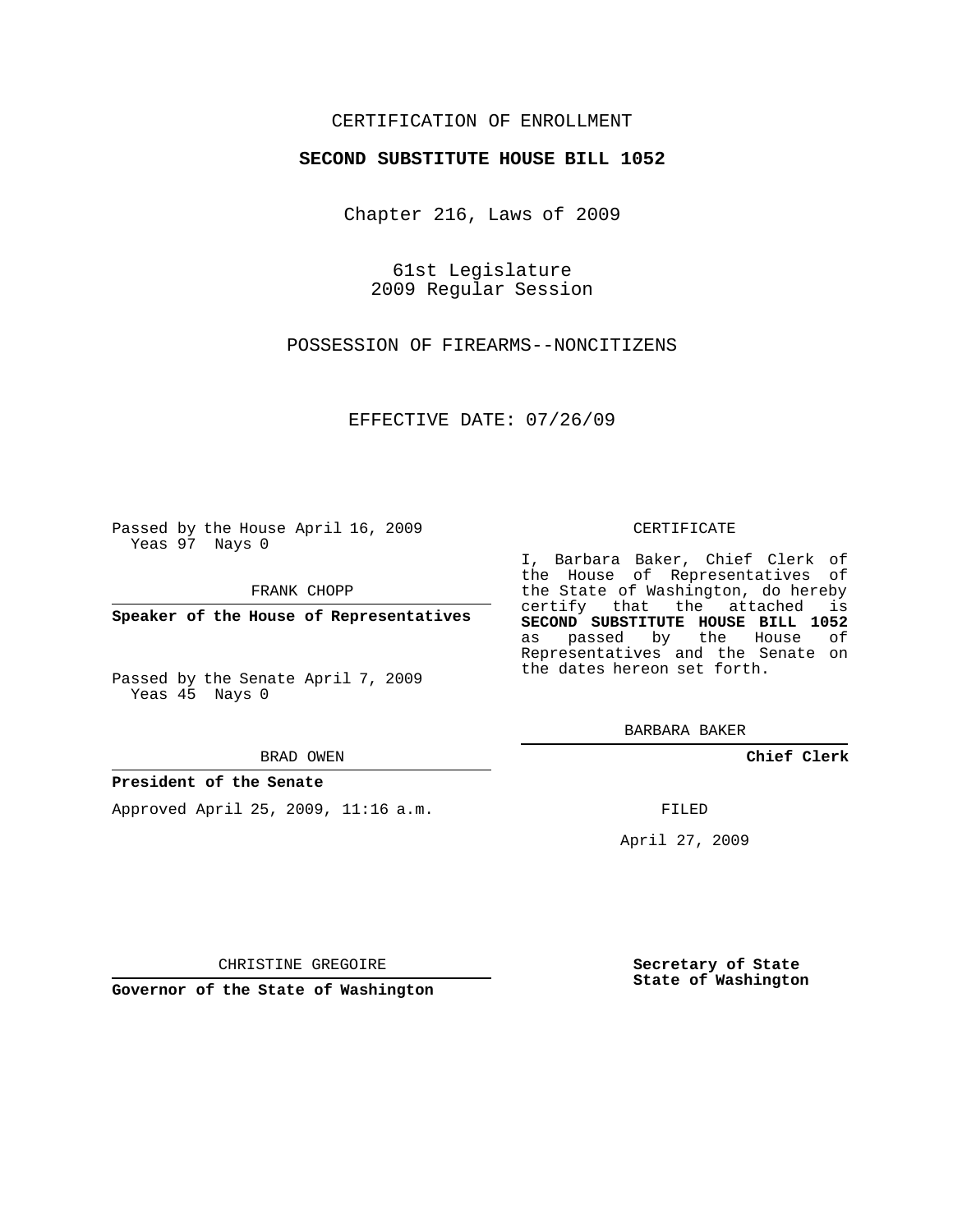## **SECOND SUBSTITUTE HOUSE BILL 1052** \_\_\_\_\_\_\_\_\_\_\_\_\_\_\_\_\_\_\_\_\_\_\_\_\_\_\_\_\_\_\_\_\_\_\_\_\_\_\_\_\_\_\_\_\_

\_\_\_\_\_\_\_\_\_\_\_\_\_\_\_\_\_\_\_\_\_\_\_\_\_\_\_\_\_\_\_\_\_\_\_\_\_\_\_\_\_\_\_\_\_

AS AMENDED BY THE SENATE

Passed Legislature - 2009 Regular Session

## **State of Washington 61st Legislature 2009 Regular Session**

**By** House General Government Appropriations (originally sponsored by Representatives Moeller, Williams, Blake, Chase, and Kretz)

READ FIRST TIME 02/19/09.

 AN ACT Relating to firearm licenses for persons from different countries; amending RCW 9.41.010, 9.41.070, 9.41.097, and 9.41.0975; adding new sections to chapter 9.41 RCW; repealing RCW 9.41.170; and prescribing penalties.

BE IT ENACTED BY THE LEGISLATURE OF THE STATE OF WASHINGTON:

 **Sec. 1.** RCW 9.41.010 and 2001 c 300 s 2 are each amended to read as follows:

 Unless the context clearly requires otherwise, the definitions in this section apply throughout this chapter.

 (1) "Firearm" means a weapon or device from which a projectile or projectiles may be fired by an explosive such as gunpowder.

 (2) "Pistol" means any firearm with a barrel less than sixteen inches in length, or is designed to be held and fired by the use of a single hand.

 (3) "Rifle" means a weapon designed or redesigned, made or remade, and intended to be fired from the shoulder and designed or redesigned, made or remade, and intended to use the energy of the explosive in a fixed metallic cartridge to fire only a single projectile through a rifled bore for each single pull of the trigger.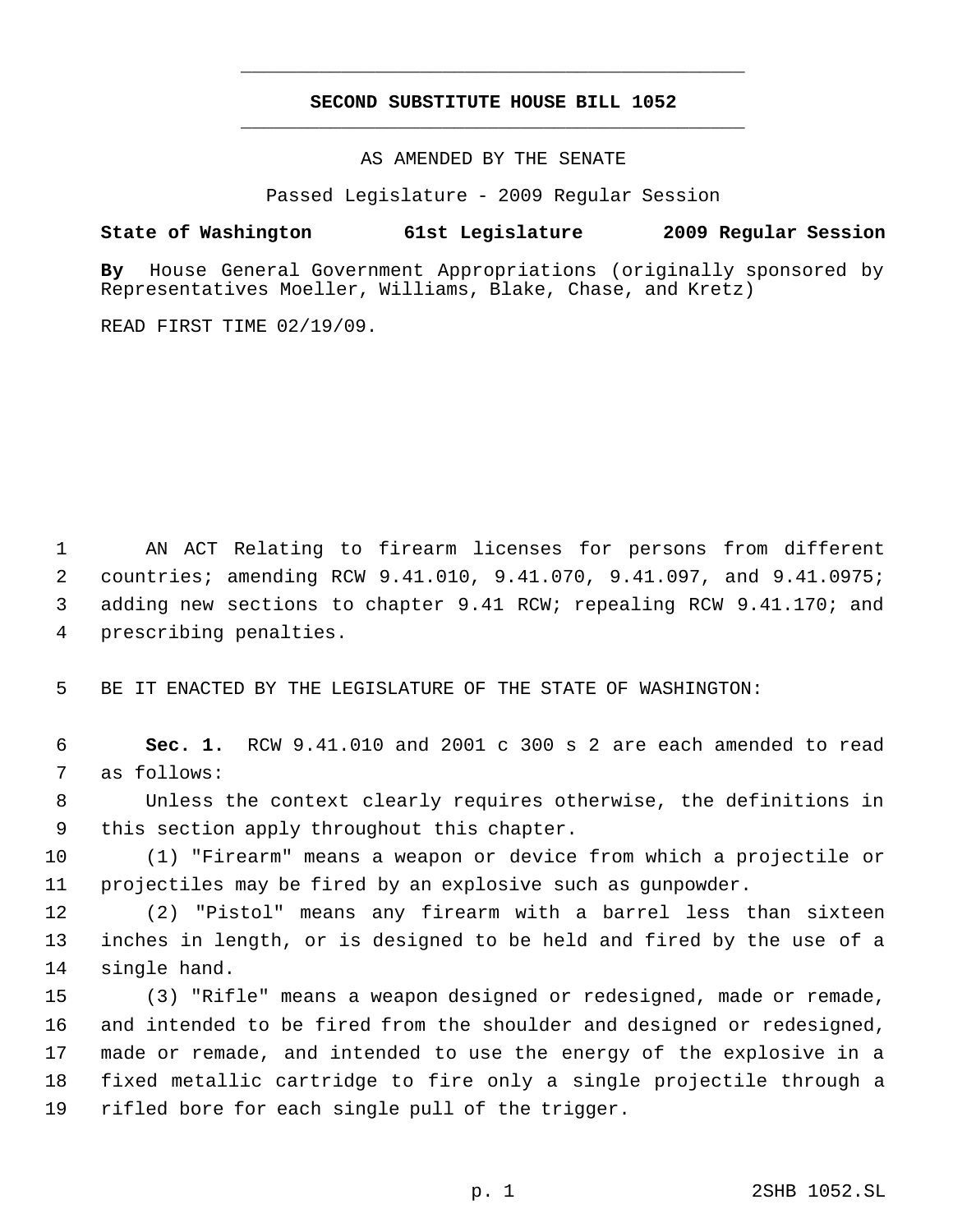(4) "Short-barreled rifle" means a rifle having one or more barrels less than sixteen inches in length and any weapon made from a rifle by any means of modification if such modified weapon has an overall length of less than twenty-six inches.

 (5) "Shotgun" means a weapon with one or more barrels, designed or redesigned, made or remade, and intended to be fired from the shoulder and designed or redesigned, made or remade, and intended to use the energy of the explosive in a fixed shotgun shell to fire through a smooth bore either a number of ball shot or a single projectile for each single pull of the trigger.

 (6) "Short-barreled shotgun" means a shotgun having one or more barrels less than eighteen inches in length and any weapon made from a shotgun by any means of modification if such modified weapon has an overall length of less than twenty-six inches.

 (7) "Machine gun" means any firearm known as a machine gun, mechanical rifle, submachine gun, or any other mechanism or instrument not requiring that the trigger be pressed for each shot and having a reservoir clip, disc, drum, belt, or other separable mechanical device for storing, carrying, or supplying ammunition which can be loaded into the firearm, mechanism, or instrument, and fired therefrom at the rate of five or more shots per second.

 (8) "Antique firearm" means a firearm or replica of a firearm not designed or redesigned for using rim fire or conventional center fire ignition with fixed ammunition and manufactured in or before 1898, including any matchlock, flintlock, percussion cap, or similar type of ignition system and also any firearm using fixed ammunition manufactured in or before 1898, for which ammunition is no longer manufactured in the United States and is not readily available in the ordinary channels of commercial trade.

(9) "Loaded" means:

(a) There is a cartridge in the chamber of the firearm;

 (b) Cartridges are in a clip that is locked in place in the firearm;

 (c) There is a cartridge in the cylinder of the firearm, if the firearm is a revolver;

 (d) There is a cartridge in the tube or magazine that is inserted in the action; or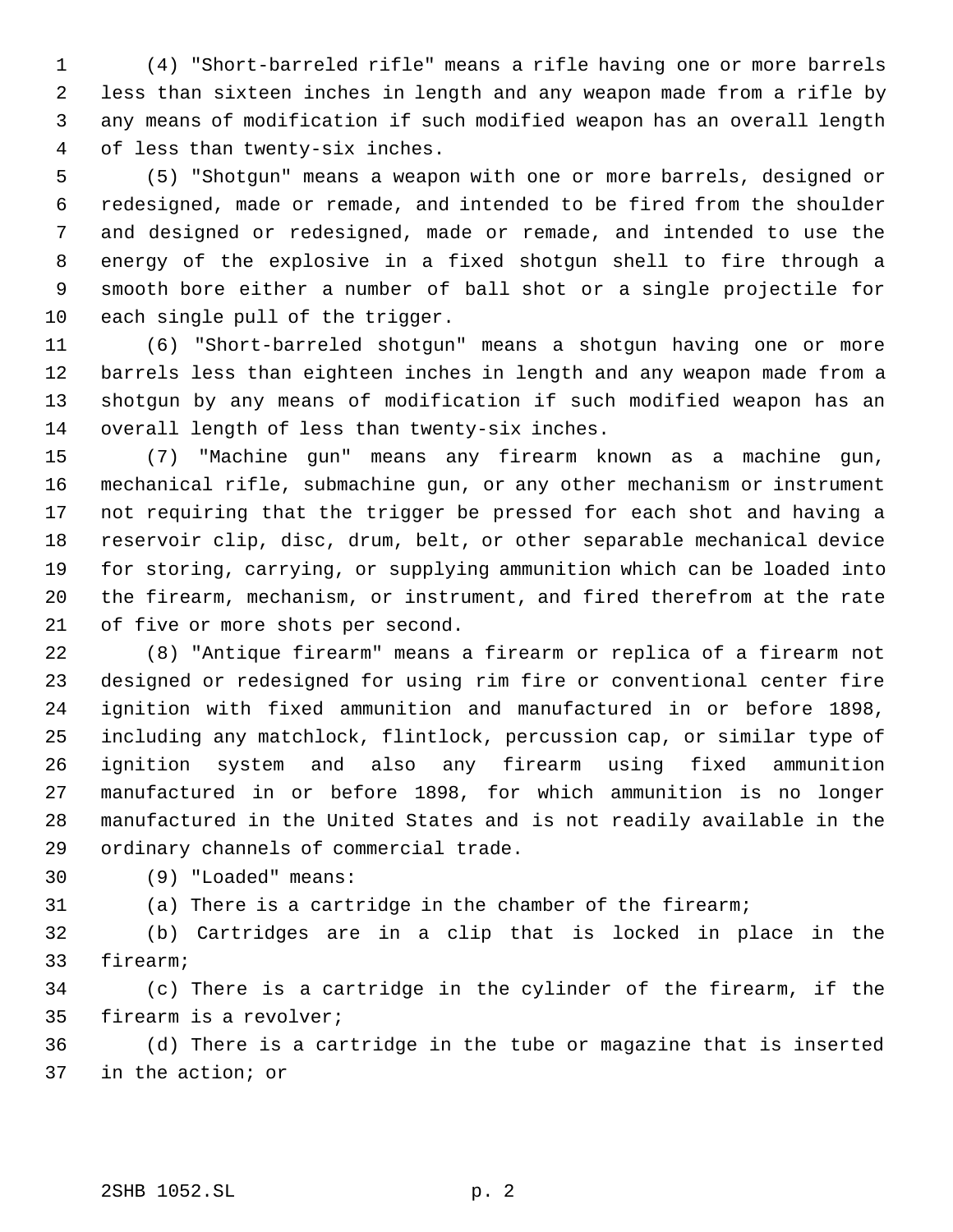(e) There is a ball in the barrel and the firearm is capped or primed if the firearm is a muzzle loader.

 (10) "Dealer" means a person engaged in the business of selling firearms at wholesale or retail who has, or is required to have, a federal firearms license under 18 U.S.C. Sec. 923(a). A person who does not have, and is not required to have, a federal firearms license under 18 U.S.C. Sec. 923(a), is not a dealer if that person makes only occasional sales, exchanges, or purchases of firearms for the enhancement of a personal collection or for a hobby, or sells all or part of his or her personal collection of firearms.

(11) "Crime of violence" means:

 (a) Any of the following felonies, as now existing or hereafter amended: Any felony defined under any law as a class A felony or an attempt to commit a class A felony, criminal solicitation of or criminal conspiracy to commit a class A felony, manslaughter in the first degree, manslaughter in the second degree, indecent liberties if committed by forcible compulsion, kidnapping in the second degree, arson in the second degree, assault in the second degree, assault of a child in the second degree, extortion in the first degree, burglary in the second degree, residential burglary, and robbery in the second degree;

 (b) Any conviction for a felony offense in effect at any time prior to June 6, 1996, which is comparable to a felony classified as a crime of violence in (a) of this subsection; and

 (c) Any federal or out-of-state conviction for an offense comparable to a felony classified as a crime of violence under (a) or (b) of this subsection.

 (12) "Serious offense" means any of the following felonies or a felony attempt to commit any of the following felonies, as now existing or hereafter amended:

# (a) Any crime of violence;

 (b) Any felony violation of the uniform controlled substances act, chapter 69.50 RCW, that is classified as a class B felony or that has a maximum term of imprisonment of at least ten years;

- 
- (c) Child molestation in the second degree;
- (d) Incest when committed against a child under age fourteen;
- (e) Indecent liberties;
- (f) Leading organized crime;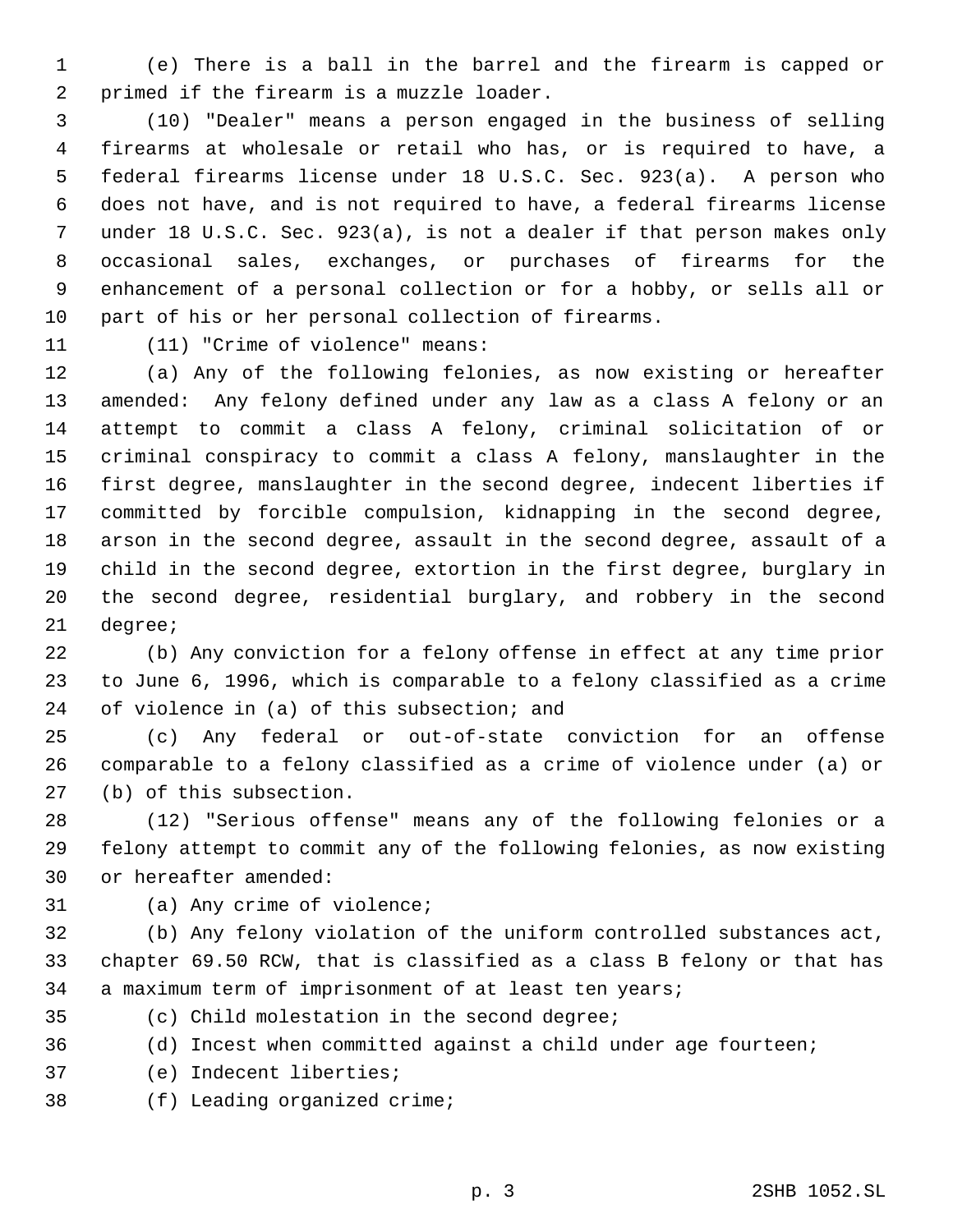- (g) Promoting prostitution in the first degree;
- (h) Rape in the third degree;
- (i) Drive-by shooting;
- (j) Sexual exploitation;

 (k) Vehicular assault, when caused by the operation or driving of a vehicle by a person while under the influence of intoxicating liquor or any drug or by the operation or driving of a vehicle in a reckless manner;

 (l) Vehicular homicide, when proximately caused by the driving of any vehicle by any person while under the influence of intoxicating liquor or any drug as defined by RCW 46.61.502, or by the operation of 12 any vehicle in a reckless manner;

 (m) Any other class B felony offense with a finding of sexual motivation, as "sexual motivation" is defined under RCW 9.94A.030;

 (n) Any other felony with a deadly weapon verdict under RCW 9.94A.602; or

 (o) Any felony offense in effect at any time prior to June 6, 1996, that is comparable to a serious offense, or any federal or out-of-state conviction for an offense that under the laws of this state would be a felony classified as a serious offense.

 (13) "Law enforcement officer" includes a general authority Washington peace officer as defined in RCW 10.93.020, or a specially commissioned Washington peace officer as defined in RCW 10.93.020. "Law enforcement officer" also includes a limited authority Washington peace officer as defined in RCW 10.93.020 if such officer is duly authorized by his or her employer to carry a concealed pistol.

 (14) "Felony" means any felony offense under the laws of this state or any federal or out-of-state offense comparable to a felony offense under the laws of this state.

 (15) "Sell" refers to the actual approval of the delivery of a firearm in consideration of payment or promise of payment of a certain price in money.

 (16) "Barrel length" means the distance from the bolt face of a closed action down the length of the axis of the bore to the crown of the muzzle, or in the case of a barrel with attachments to the end of any legal device permanently attached to the end of the muzzle.

 (17) "Family or household member" means "family" or "household member" as used in RCW 10.99.020.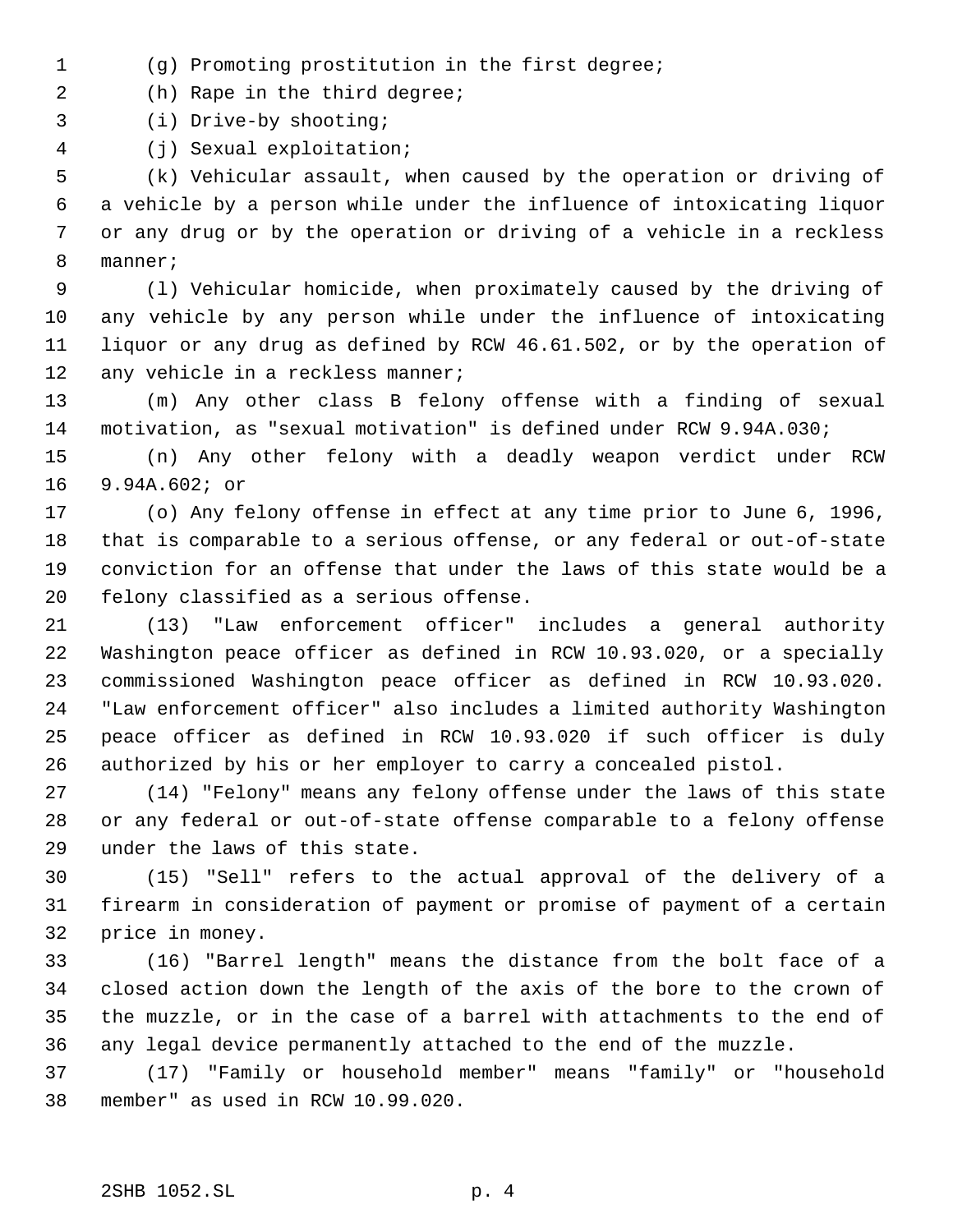(18) "Nonimmigrant alien" means a person defined as such in 8 2 U.S.C. Sec. 1101(a)(15).

 (19) "Lawful permanent resident" has the same meaning afforded a 4 person "lawfully admitted for permanent residence" in 8 U.S.C. Sec. 5  $1101(a)(20)$ .

 NEW SECTION. **Sec. 2.** A new section is added to chapter 9.41 RCW to read as follows:

 It is a class C felony for any person who is not a citizen of the United States to carry or possess any firearm, unless the person: (1) Is a lawful permanent resident; (2) has obtained a valid alien firearm license pursuant to section 3 of this act; or (3) meets the requirements of section 4 of this act.

 NEW SECTION. **Sec. 3.** A new section is added to chapter 9.41 RCW to read as follows:

 (1) In order to obtain an alien firearm license, a nonimmigrant alien residing in Washington must apply to the sheriff of the county in which he or she resides.

 (2) The sheriff of the county shall within sixty days after the filing of an application of a nonimmigrant alien residing in the state of Washington, issue an alien firearm license to such person to carry or possess a firearm for the purposes of hunting and sport shooting. The license shall be good for two years. The issuing authority shall not refuse to accept completed applications for alien firearm licenses during regular business hours. An application for a license may not be denied, unless the applicant's alien firearm license is in a revoked status, or the applicant:

 (a) Is ineligible to possess a firearm under the provisions of RCW 9.41.040 or 9.41.045;

 (b) Is subject to a court order or injunction regarding firearms pursuant to RCW 9A.46.080, 10.14.080, 10.99.040, 10.99.045, 26.09.050, 26.09.060, 26.10.040, 26.10.115, 26.26.130, 26.50.060, 26.50.070, or 26.26.590;

 (c) Is free on bond or personal recognizance pending trial, appeal, or sentencing for a felony offense; or

 (d) Has an outstanding warrant for his or her arrest from any court of competent jurisdiction for a felony or misdemeanor.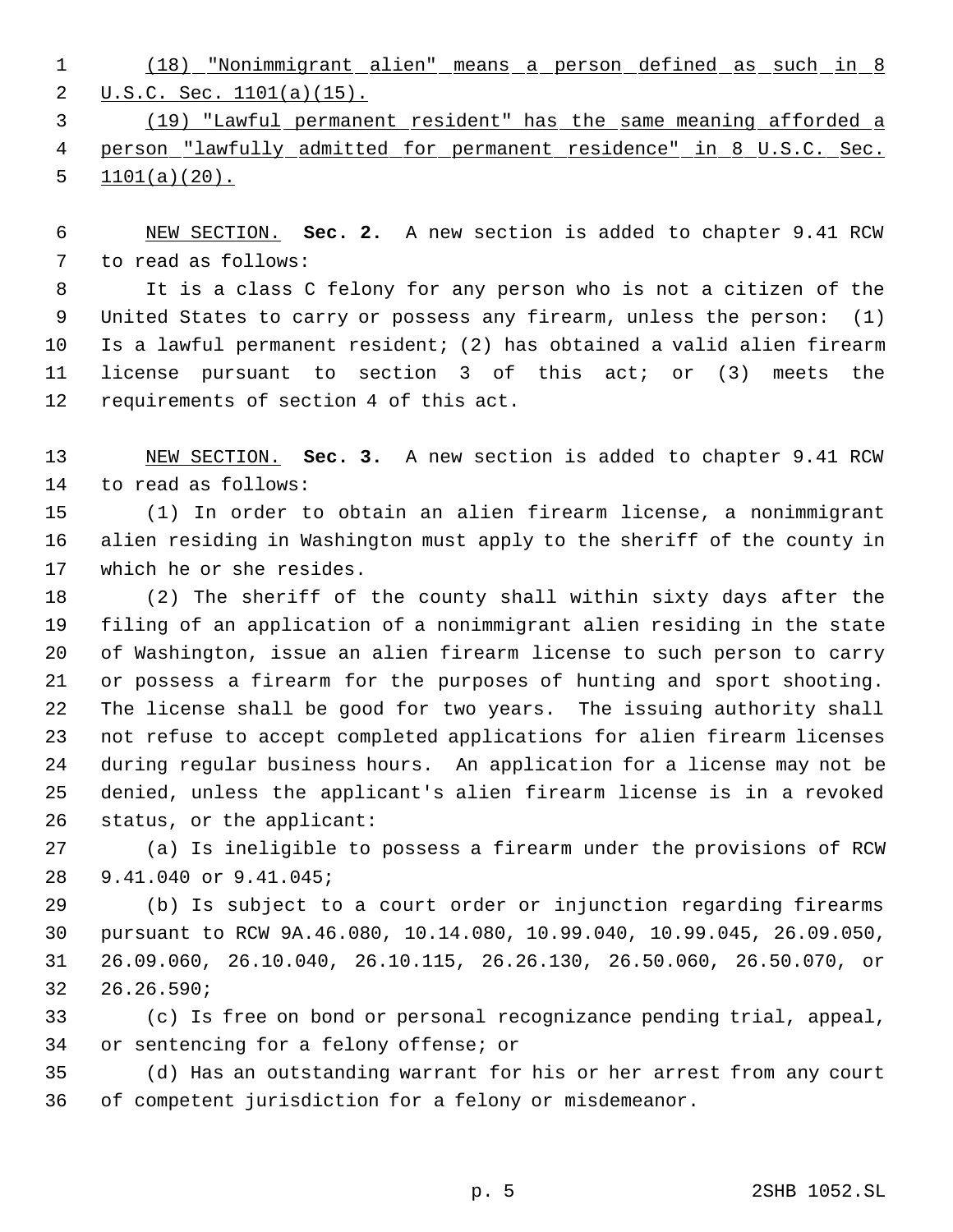No license application shall be granted to a nonimmigrant alien convicted of a felony unless the person has been granted relief from disabilities by the attorney general under 18 U.S.C. Sec. 925(c), or unless RCW 9.41.040 (3) or (4) applies.

 (3) The sheriff shall check with the national crime information center, the Washington state patrol electronic database, the department of social and health services electronic database, and with other agencies or resources as appropriate, to determine whether the applicant is ineligible under RCW 9.41.040 or 9.41.045 to possess a firearm.

 (4) The license application shall bear the full name, residential address, telephone number at the option of the applicant, date and place of birth, race, gender, description, not more than two complete sets of fingerprints, and signature of the applicant, a copy of the applicant's passport and visa showing the applicant is in the country legally, and a valid Washington hunting license or documentation that the applicant is a member of a sport shooting club.

 A signed application for an alien firearm license shall constitute a waiver of confidentiality and written request that the department of social and health services, mental health institutions, and other health care facilities release information relevant to the applicant's eligibility for an alien firearm license to an inquiring court or law enforcement agency.

 The application for an original license shall include a complete set of fingerprints to be forwarded to the Washington state patrol.

 The license and application shall contain a warning substantially as follows:

 CAUTION: Although state and local laws do not differ, federal law and state law on the possession of firearms differ. If you are prohibited by federal law from possessing a firearm, you may be prosecuted in federal court. A state license is not a defense to a federal prosecution.

 The license shall contain a description of the major differences between state and federal law and an explanation of the fact that local laws and ordinances on firearms are preempted by state law and must be consistent with state law. The application shall contain questions about the applicant's eligibility under RCW 9.41.040 to possess a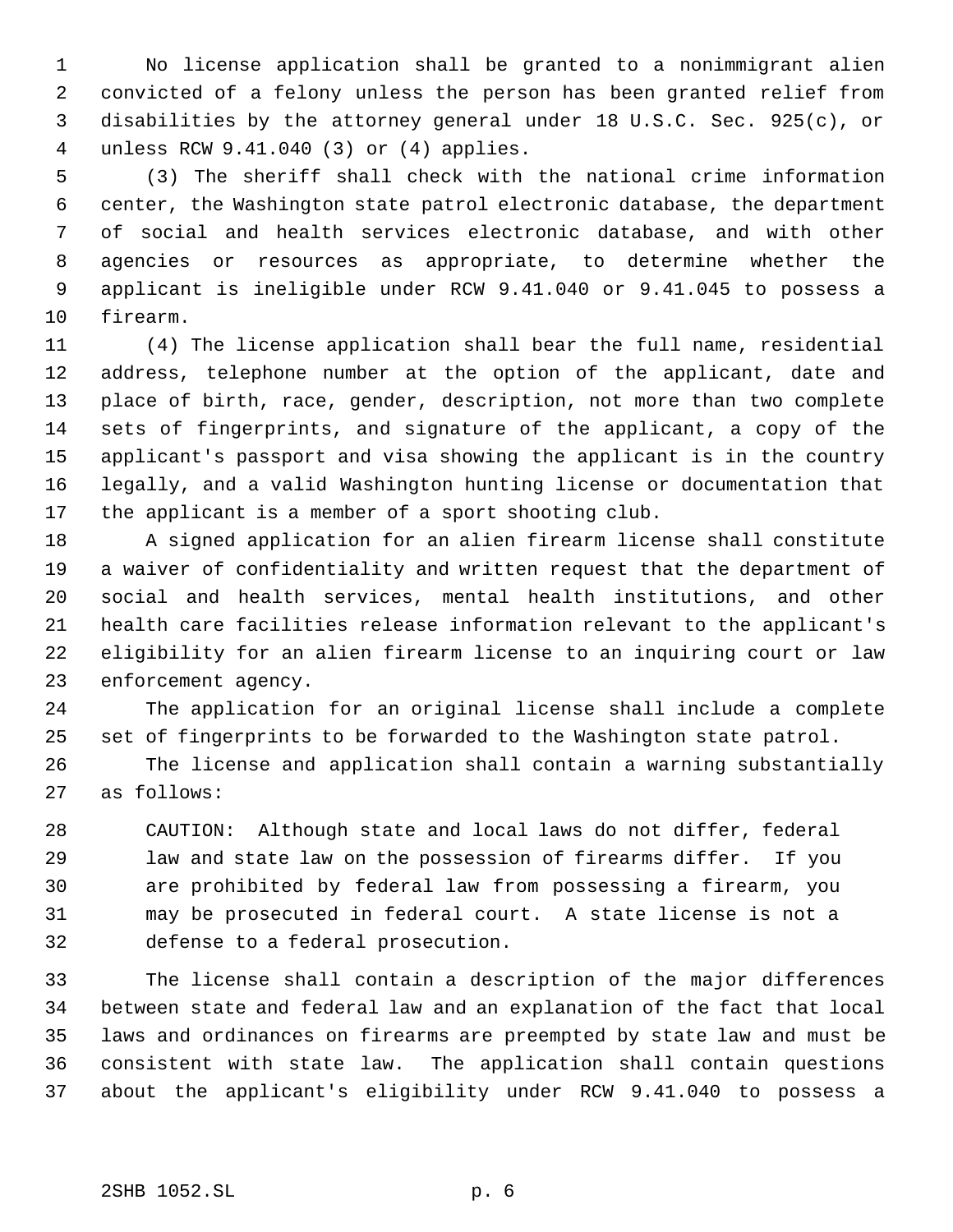firearm. The nonimmigrant alien applicant shall be required to produce a passport and visa as evidence of being in the country legally.

 The license may be in triplicate or in a form to be prescribed by the department of licensing. The original thereof shall be delivered to the licensee, the duplicate shall within seven days be sent to the director of licensing and the triplicate shall be preserved for six years, by the authority issuing the license.

 The department of licensing shall make available to law enforcement and corrections agencies, in an online format, all information received under this section.

 (5) The sheriff has the authority to collect a nonrefundable fee, paid upon application, for the two-year license. The fee shall be fifty dollars plus additional charges imposed by the Washington state patrol and the federal bureau of investigation that are passed on to the applicant. No other state or local branch or unit of government may impose any additional charges on the applicant for the issuance of the license. The fee shall be retained by the sheriff.

 (6) Payment shall be by cash, check, or money order at the option of the applicant. Additional methods of payment may be allowed at the option of the sheriff.

 (7) A political subdivision of the state shall not modify the requirements of this section, nor may a political subdivision ask the applicant to voluntarily submit any information not required by this section.

 (8) A person who knowingly makes a false statement regarding citizenship or identity on an application for an alien firearm license is guilty of false swearing under RCW 9A.72.040. In addition to any other penalty provided for by law, the alien firearm license of a person who knowingly makes a false statement shall be revoked, and the person shall be permanently ineligible for an alien firearm license.

 NEW SECTION. **Sec. 4.** A new section is added to chapter 9.41 RCW to read as follows:

 (1) A nonimmigrant alien, who is not a resident of Washington or a citizen of Canada, may carry or possess any firearm without having first obtained an alien firearm license if the nonimmigrant alien possesses: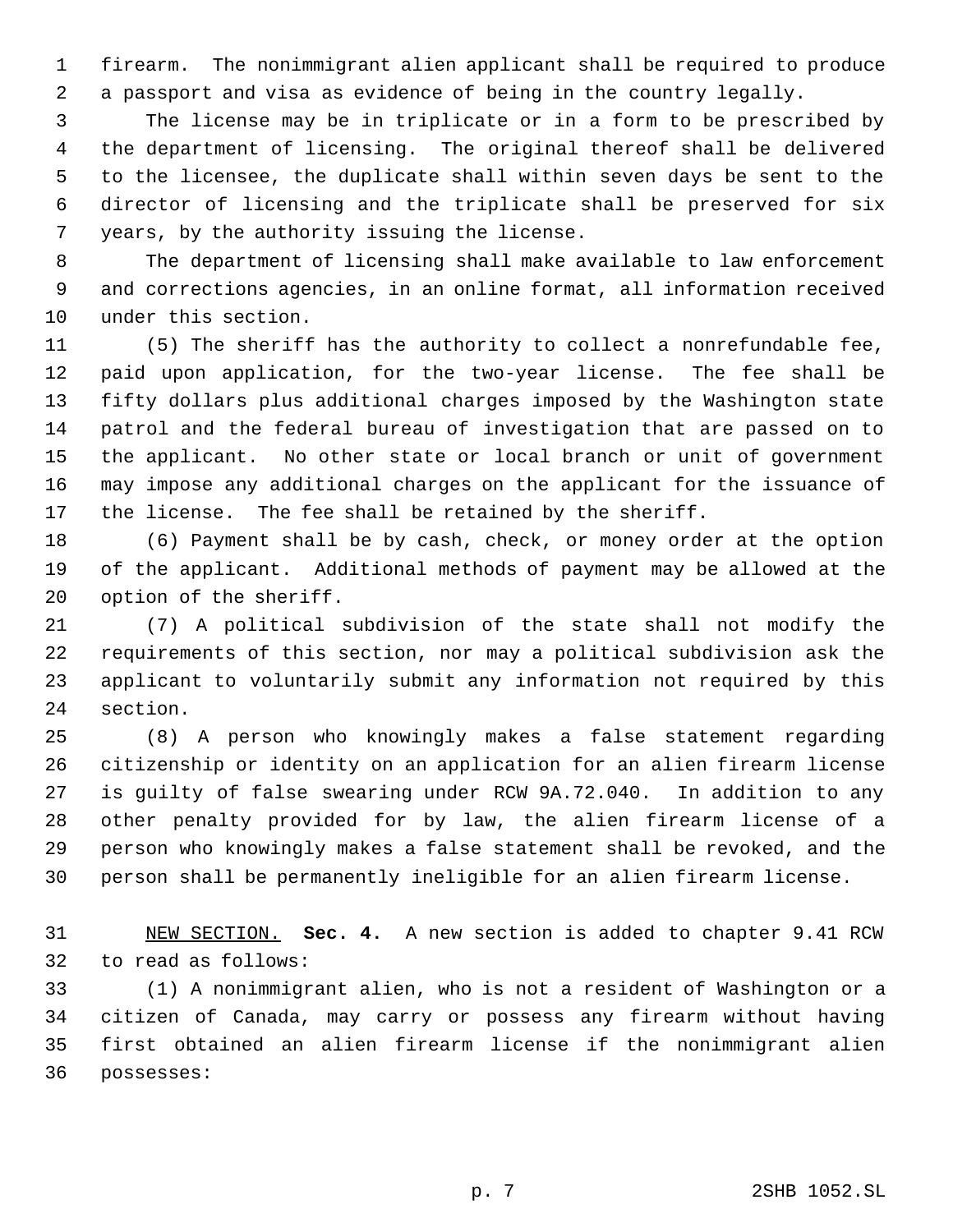(a) A valid passport and visa showing he or she is in the country legally;

 (b) If required under federal law, an approved United States department of justice ATF-6 NIA application and permit for temporary importation of firearms and ammunition by nonimmigrant aliens; and

 (c)(i) A valid hunting license issued by a state or territory of the United States; or

 (ii) An invitation to participate in a trade show or sport shooting event being conducted in this state, another state, or another country that is contiguous with this state.

 (2) A citizen of Canada may carry or possess any firearm so long as he or she possesses:

 (a) Valid documentation as required for entry into the United States;

 (b) If required under federal law, an approved United States department of justice ATF-6 NIA application and permit for temporary importation of firearms and ammunition by nonimmigrant aliens; and

 (c)(i) A valid hunting license issued by a state or territory of the United States; or

 (ii) An invitation to participate in a trade show or sport shooting event being conducted in this state, another state, or another country that is contiguous with this state.

 (3) For purposes of subsections (1) and (2) of this section, the firearms may only be possessed for the purpose of using them in the hunting of game while such persons are in the act of hunting, or while on a hunting trip, or while such persons are competing in a bona fide trap or skeet shoot or any other organized contest where rifles, pistols, or shotguns are used. Nothing in this section shall be construed to allow aliens to hunt or fish in this state without first having obtained a regular hunting or fishing license.

 **Sec. 5.** RCW 9.41.070 and 2002 c 302 s 703 are each amended to read as follows:

 (1) The chief of police of a municipality or the sheriff of a county shall within thirty days after the filing of an application of any person, issue a license to such person to carry a pistol concealed on his or her person within this state for five years from date of issue, for the purposes of protection or while engaged in business,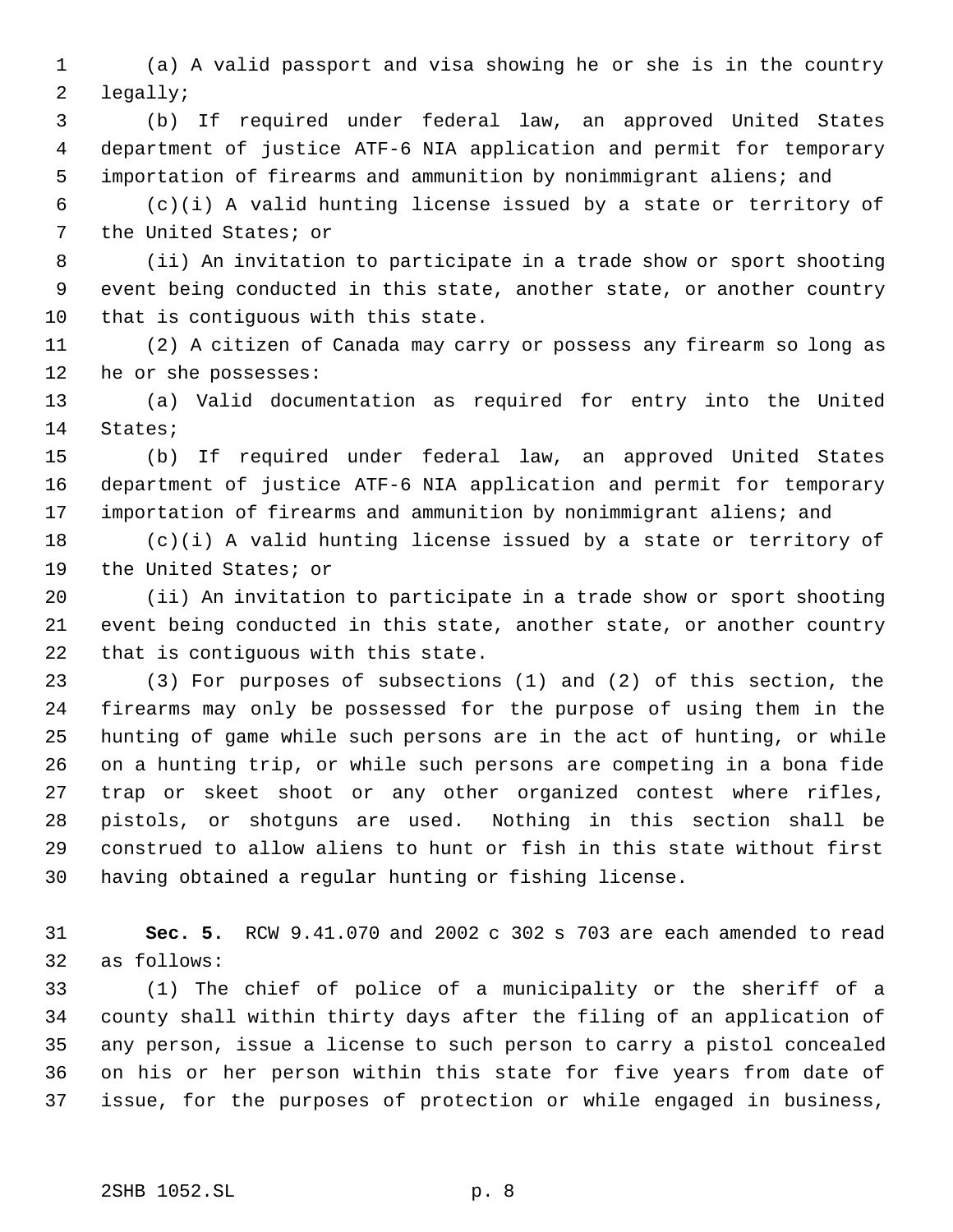sport, or while traveling. However, if the applicant does not have a valid permanent Washington driver's license or Washington state identification card or has not been a resident of the state for the previous consecutive ninety days, the issuing authority shall have up to sixty days after the filing of the application to issue a license. The issuing authority shall not refuse to accept completed applications for concealed pistol licenses during regular business hours.

 The applicant's constitutional right to bear arms shall not be denied, unless:

 (a) He or she is ineligible to possess a firearm under the provisions of RCW 9.41.040 or 9.41.045;

 (b) The applicant's concealed pistol license is in a revoked status;

(c) He or she is under twenty-one years of age;

 (d) He or she is subject to a court order or injunction regarding firearms pursuant to RCW 9A.46.080, 10.14.080, 10.99.040, 10.99.045, 26.09.050, 26.09.060, 26.10.040, 26.10.115, 26.26.130, 26.50.060, 26.50.070, or 26.26.590;

 (e) He or she is free on bond or personal recognizance pending trial, appeal, or sentencing for a felony offense;

 (f) He or she has an outstanding warrant for his or her arrest from any court of competent jurisdiction for a felony or misdemeanor; or

 (g) He or she has been ordered to forfeit a firearm under RCW 9.41.098(1)(e) within one year before filing an application to carry a pistol concealed on his or her person.

 No person convicted of a felony may have his or her right to possess firearms restored or his or her privilege to carry a concealed pistol restored, unless the person has been granted relief from 29 disabilities by the ((secretary-of-the-treasury)) attorney general under 18 U.S.C. Sec. 925(c), or RCW 9.41.040 (3) or (4) applies.

 (2) The issuing authority shall check with the national crime information center, the Washington state patrol electronic database, the department of social and health services electronic database, and with other agencies or resources as appropriate, to determine whether the applicant is ineligible under RCW 9.41.040 or 9.41.045 to possess a firearm and therefore ineligible for a concealed pistol license. This subsection applies whether the applicant is applying for a new concealed pistol license or to renew a concealed pistol license.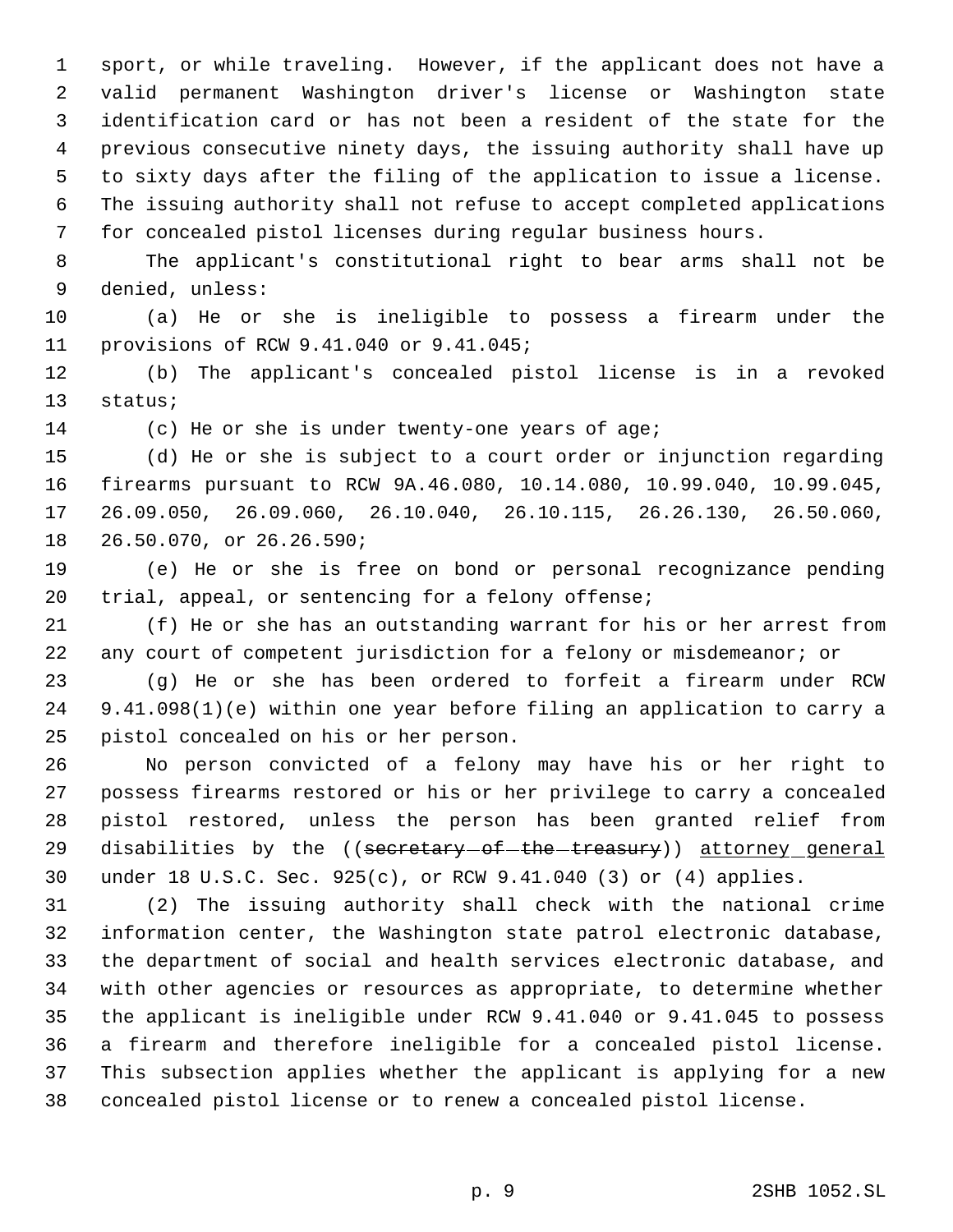(3) Any person whose firearms rights have been restricted and who 2 has been granted relief from disabilities by the ((secretary of the 3 treasury)) attorney general under 18 U.S.C. Sec. 925(c) or who is exempt under 18 U.S.C. Sec. 921(a)(20)(A) shall have his or her right to acquire, receive, transfer, ship, transport, carry, and possess firearms in accordance with Washington state law restored except as otherwise prohibited by this chapter.

 (4) The license application shall bear the full name, residential address, telephone number at the option of the applicant, date and 10 place of birth, race, gender, description, ((not-more-than-two)) a 11 complete set( $(s)$ ) of fingerprints, and signature of the licensee, and the licensee's driver's license number or state identification card number if used for identification in applying for the license. A signed application for a concealed pistol license shall constitute a waiver of confidentiality and written request that the department of social and health services, mental health institutions, and other health care facilities release information relevant to the applicant's eligibility for a concealed pistol license to an inquiring court or law enforcement agency.

 The application for an original license shall include two complete sets of fingerprints to be forwarded to the Washington state patrol. The license and application shall contain a warning substantially as follows:

 CAUTION: Although state and local laws do not differ, federal law and state law on the possession of firearms differ. If you are prohibited by federal law from possessing a firearm, you may be prosecuted in federal court. A state license is not a defense to a federal prosecution.

 The license shall contain a description of the major differences between state and federal law and an explanation of the fact that local laws and ordinances on firearms are preempted by state law and must be consistent with state law. The application shall contain questions about the applicant's eligibility under RCW 9.41.040 to possess a pistol, the applicant's place of birth, and whether the applicant is a United States citizen. The applicant shall not be required to produce a birth certificate or other evidence of citizenship. A person who is 37 not a citizen of the United States shall, if applicable, meet the 38 additional requirements of ((RCW 9.41.170)) section 3 of this act and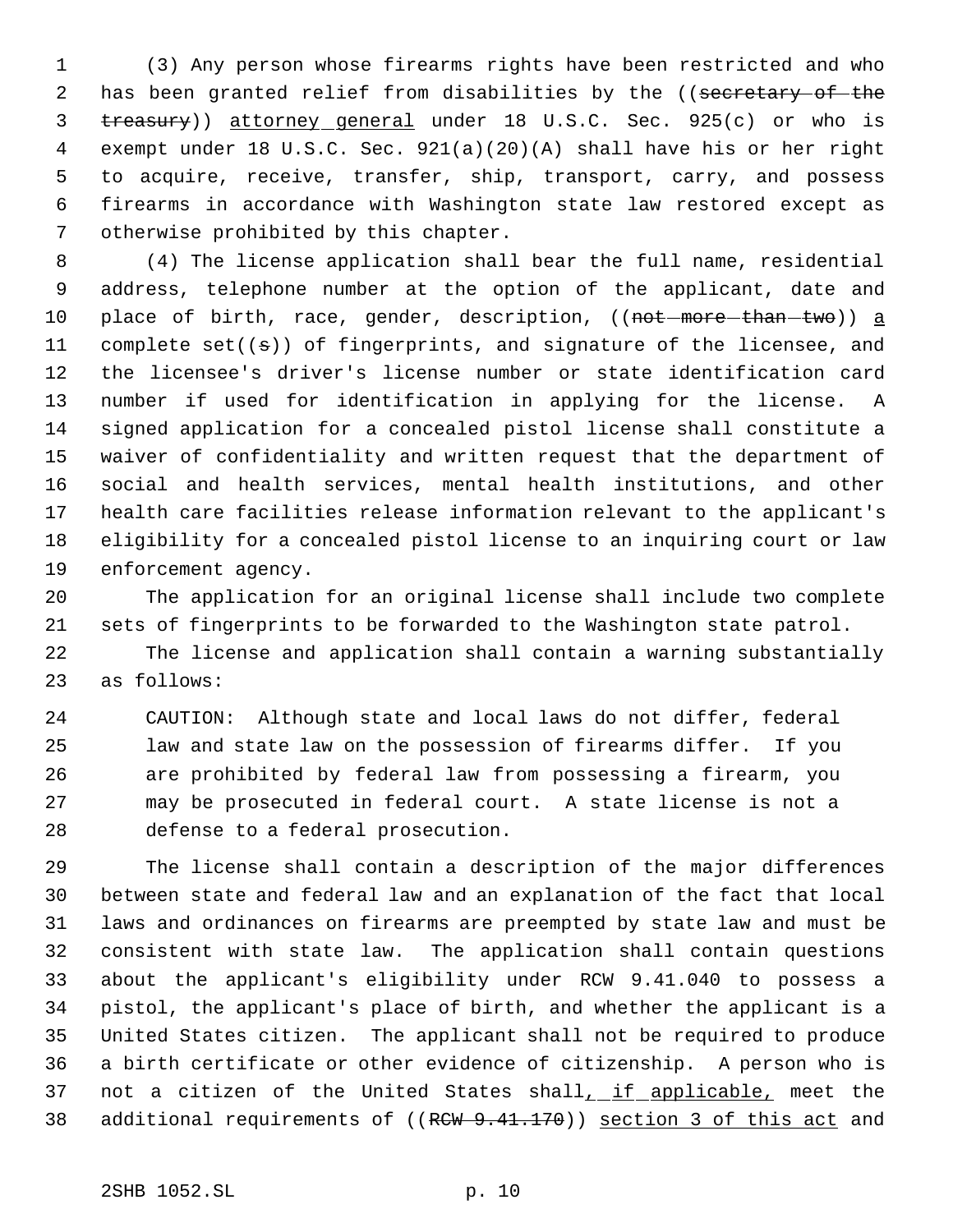1 produce proof of compliance with ((RCW 9.41.170)) section 3 of this act 2 upon application. The license  $((shall))$  may be in triplicate  $((and))$ 3 or in a form to be prescribed by the department of licensing.

 The original thereof shall be delivered to the licensee, the duplicate shall within seven days be sent to the director of licensing and the triplicate shall be preserved for six years, by the authority issuing the license.

 The department of licensing shall make available to law enforcement and corrections agencies, in an on-line format, all information received under this subsection.

 (5) The nonrefundable fee, paid upon application, for the original five-year license shall be thirty-six dollars plus additional charges imposed by the Federal Bureau of Investigation that are passed on to the applicant. No other state or local branch or unit of government may impose any additional charges on the applicant for the issuance of the license.

The fee shall be distributed as follows:

(a) Fifteen dollars shall be paid to the state general fund;

 (b) Four dollars shall be paid to the agency taking the fingerprints of the person licensed;

 (c) Fourteen dollars shall be paid to the issuing authority for the 22 purpose of enforcing this chapter; and

 (d) Three dollars to the firearms range account in the general fund.

 (6) The nonrefundable fee for the renewal of such license shall be thirty-two dollars. No other branch or unit of government may impose any additional charges on the applicant for the renewal of the license. The renewal fee shall be distributed as follows:

(a) Fifteen dollars shall be paid to the state general fund;

 (b) Fourteen dollars shall be paid to the issuing authority for the purpose of enforcing this chapter; and

 (c) Three dollars to the firearms range account in the general fund.

 (7) The nonrefundable fee for replacement of lost or damaged licenses is ten dollars to be paid to the issuing authority.

 (8) Payment shall be by cash, check, or money order at the option of the applicant. Additional methods of payment may be allowed at the option of the issuing authority.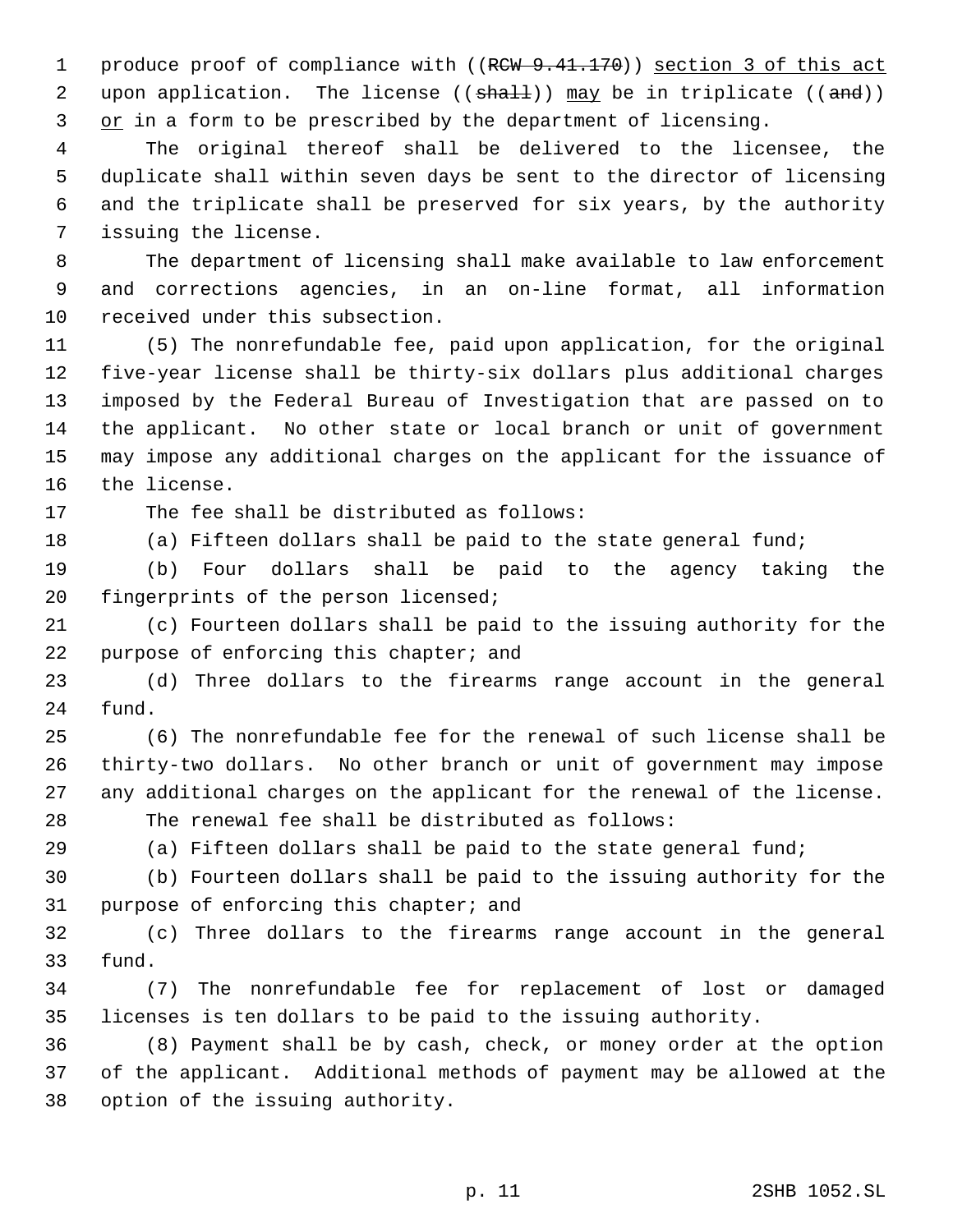(9) A licensee may renew a license if the licensee applies for renewal within ninety days before or after the expiration date of the license. A license so renewed shall take effect on the expiration date of the prior license. A licensee renewing after the expiration date of the license must pay a late renewal penalty of ten dollars in addition to the renewal fee specified in subsection (6) of this section. The fee shall be distributed as follows:

8 (a) Three dollars shall be deposited in the state wildlife  $((fund))$ 9 account and used exclusively first for the printing and distribution of a pamphlet on the legal limits of the use of firearms, firearms safety, and the preemptive nature of state law, and subsequently the support of volunteer instructors in the basic firearms safety training program conducted by the department of fish and wildlife. The pamphlet shall 14 be given to each applicant for a license; and

 (b) Seven dollars shall be paid to the issuing authority for the purpose of enforcing this chapter.

 (10) Notwithstanding the requirements of subsections (1) through (9) of this section, the chief of police of the municipality or the sheriff of the county of the applicant's residence may issue a temporary emergency license for good cause pending review under subsection (1) of this section. However, a temporary emergency license issued under this subsection shall not exempt the holder of the license from any records check requirement. Temporary emergency licenses shall be easily distinguishable from regular licenses.

 (11) A political subdivision of the state shall not modify the requirements of this section or chapter, nor may a political subdivision ask the applicant to voluntarily submit any information not required by this section.

 (12) A person who knowingly makes a false statement regarding citizenship or identity on an application for a concealed pistol license is guilty of false swearing under RCW 9A.72.040. In addition to any other penalty provided for by law, the concealed pistol license of a person who knowingly makes a false statement shall be revoked, and the person shall be permanently ineligible for a concealed pistol license.

(13) A person may apply for a concealed pistol license:

 (a) To the municipality or to the county in which the applicant resides if the applicant resides in a municipality;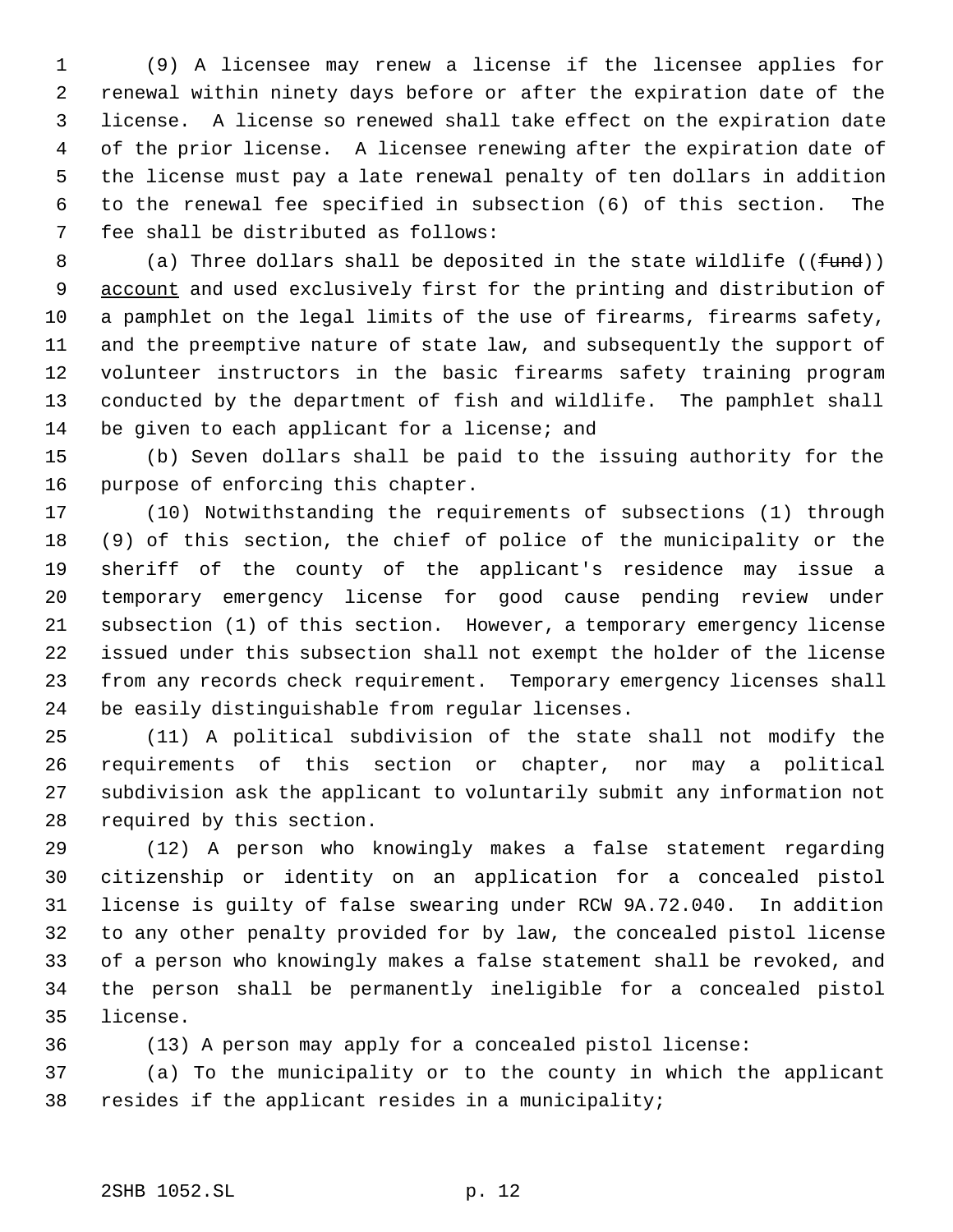(b) To the county in which the applicant resides if the applicant resides in an unincorporated area; or

(c) Anywhere in the state if the applicant is a nonresident.

 **Sec. 6.** RCW 9.41.097 and 2005 c 274 s 202 are each amended to read as follows:

 (1) The department of social and health services, mental health institutions, and other health care facilities shall, upon request of a court or law enforcement agency, supply such relevant information as is necessary to determine the eligibility of a person to possess a pistol or to be issued a concealed pistol license under RCW 9.41.070 or to purchase a pistol under RCW 9.41.090.

 (2) Mental health information received by: (a) The department of 13 licensing pursuant to RCW 9.41.047 or ((9.41.170)) section 3 of this 14 act; (b) an issuing authority pursuant to RCW 9.41.047 or 9.41.070; (c) 15 a chief of police or sheriff pursuant to RCW 9.41.090 or ((9.41.170)) 16 section 3 of this act; (d) a court or law enforcement agency pursuant to subsection (1) of this section, shall not be disclosed except as provided in RCW 42.56.240(4).

 **Sec. 7.** RCW 9.41.0975 and 1996 c 295 s 9 are each amended to read as follows:

 (1) The state, local governmental entities, any public or private agency, and the employees of any state or local governmental entity or public or private agency, acting in good faith, are immune from liability:

 (a) For failure to prevent the sale or transfer of a firearm to a person whose receipt or possession of the firearm is unlawful;

 (b) For preventing the sale or transfer of a firearm to a person who may lawfully receive or possess a firearm;

29 (c) For issuing a concealed pistol license or alien firearm license to a person ineligible for such a license;

31 (d) For failing to issue a concealed pistol license or alien 32 firearm license to a person eligible for such a license;

 (e) For revoking or failing to revoke an issued concealed pistol license or alien firearm license;

(f) For errors in preparing or transmitting information as part of